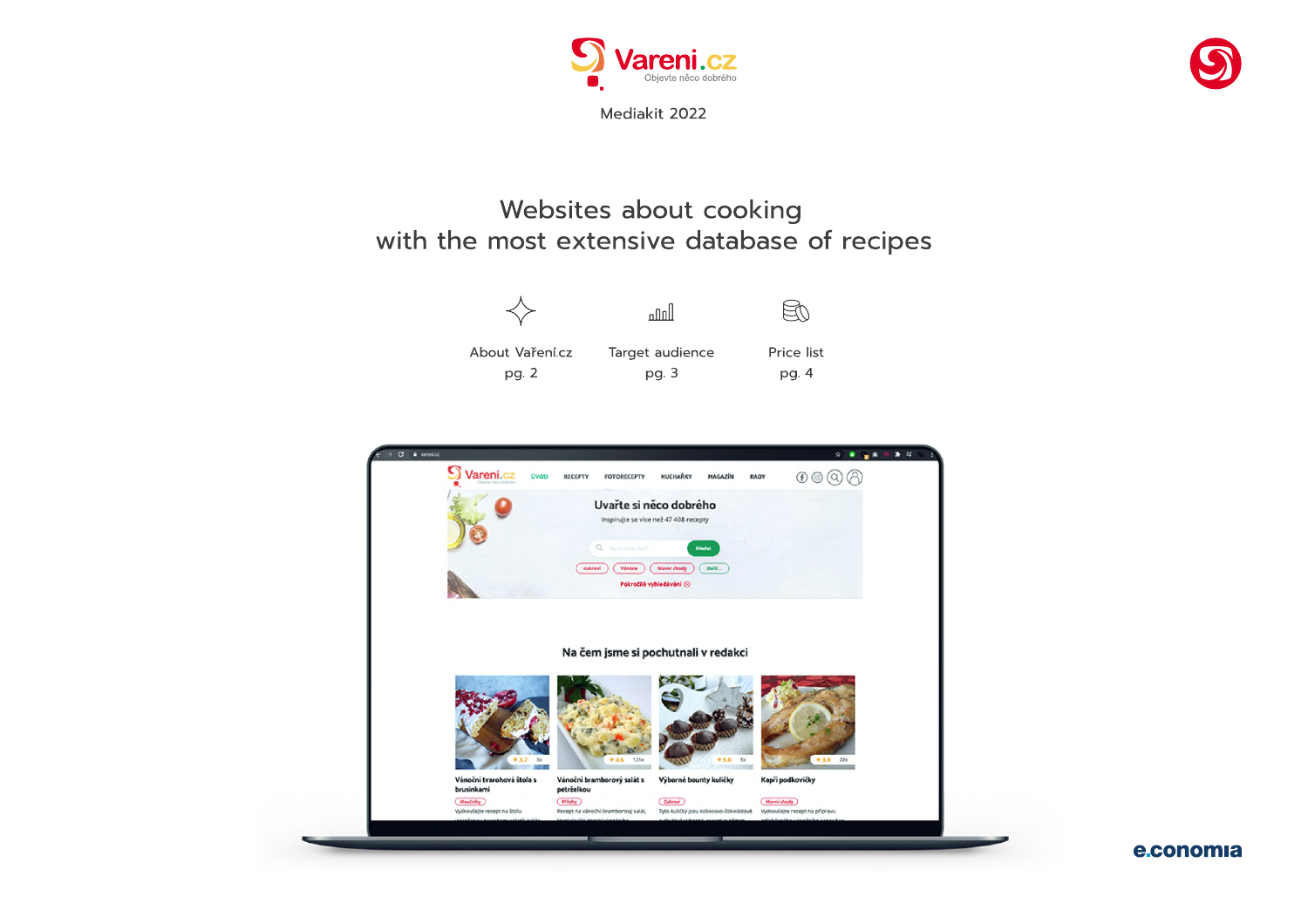

# Why Vaření.cz?

Vaření.cz is one of the most visited websites about cooking with the most extensive database of recipes.

vaření.cz is created by users themselves. They simply register and they can immediately start adding recipes, have discussions with others, compile their own cookbooks or save recipes for later. The website is also attractive to other visitors: they can select whether to choose from more than 47 thousand recipes or to make a selection based on their tastes and preferences. Besides classic recipes, the website also off ers video-recipes to its visitors, interesting articles, practical advice and all sorts of cooking tips.

### Main web sections

| <b>Recipes</b>       | A simple option to search for recipes. The readers decide which<br>ingredients they want to use or what they'd like to eat at the<br>moment based on what kind of food they wish to prepare. |
|----------------------|----------------------------------------------------------------------------------------------------------------------------------------------------------------------------------------------|
| <b>Photo-recipes</b> | Step-by-step instructions. On top of that, the recipe contains<br>detailed and descriptive photos of each step.                                                                              |
| <b>Cookbooks</b>     | A selection of top cookbooks from Varenica users. Either by the<br>most successful chefs, or based on readership or ones own<br>preference. Everyone finds what they are looking for.        |
| <b>Magazine</b>      | Articles with practical advice, tips or a glossary.                                                                                                                                          |

About Vaření.cz





 $\rightarrow$  An active community of readers who like to take part Connected with section which is very popular on Žena.cz

### Vaření.cz readers

They are most often people aged 25-44 who like to cook and bake. They want to quickly get some inspiration for a fast dinner or a festive lunch. At Vaření.cz, they appreciate the clarity of recipes and the ability to search by specific ingredients. The readers are very active on both the website and social networks. They add likes, react to posts and discuss things. They participate in competitions and surveys.

- . Readers like taking part in improving the website and actively volunteer to test it, either in person or online.
- Readers praise the recipe when it turns out well. And they also appreciate the number, intelligibility and ease of searching for content.
- . Readers value traditions and like traditional Czech recipes.
- . 65% of readers surveyed view the vaření.cz website more than positively and would definitely recommend it.
- . Readers mainly visit the website for inspiration and to check a recipe.

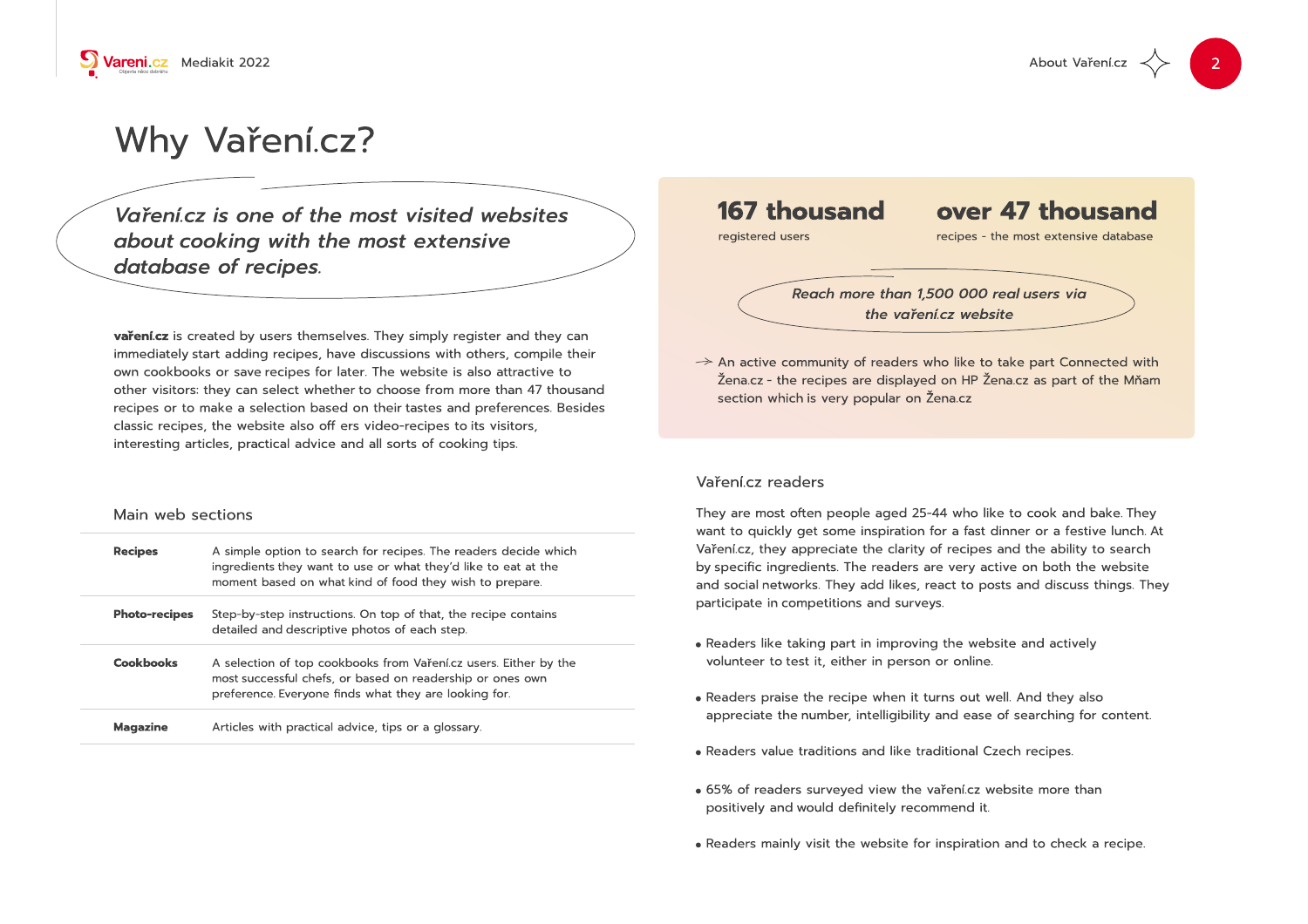

# Čtenáři Vaření.cz

23,53%











above-average standard of living

72,27% 4,2% PV on the computer PV on the mobile PV on the tablet

Watches videos and previews on-line

1 636 257 RU The number of real users

Shops on the internet



5 159 295 PV Page views





have a university degree



have a higher vocational school



Source: \*NetMonitor – November 2021, \*\*NetMonitor – SPIR – Gemius, December 2020

#### **Education**



www.economia.cz/ceniky-inzerce/



#### Age





### Household

#### Points of interest





 $\bullet$